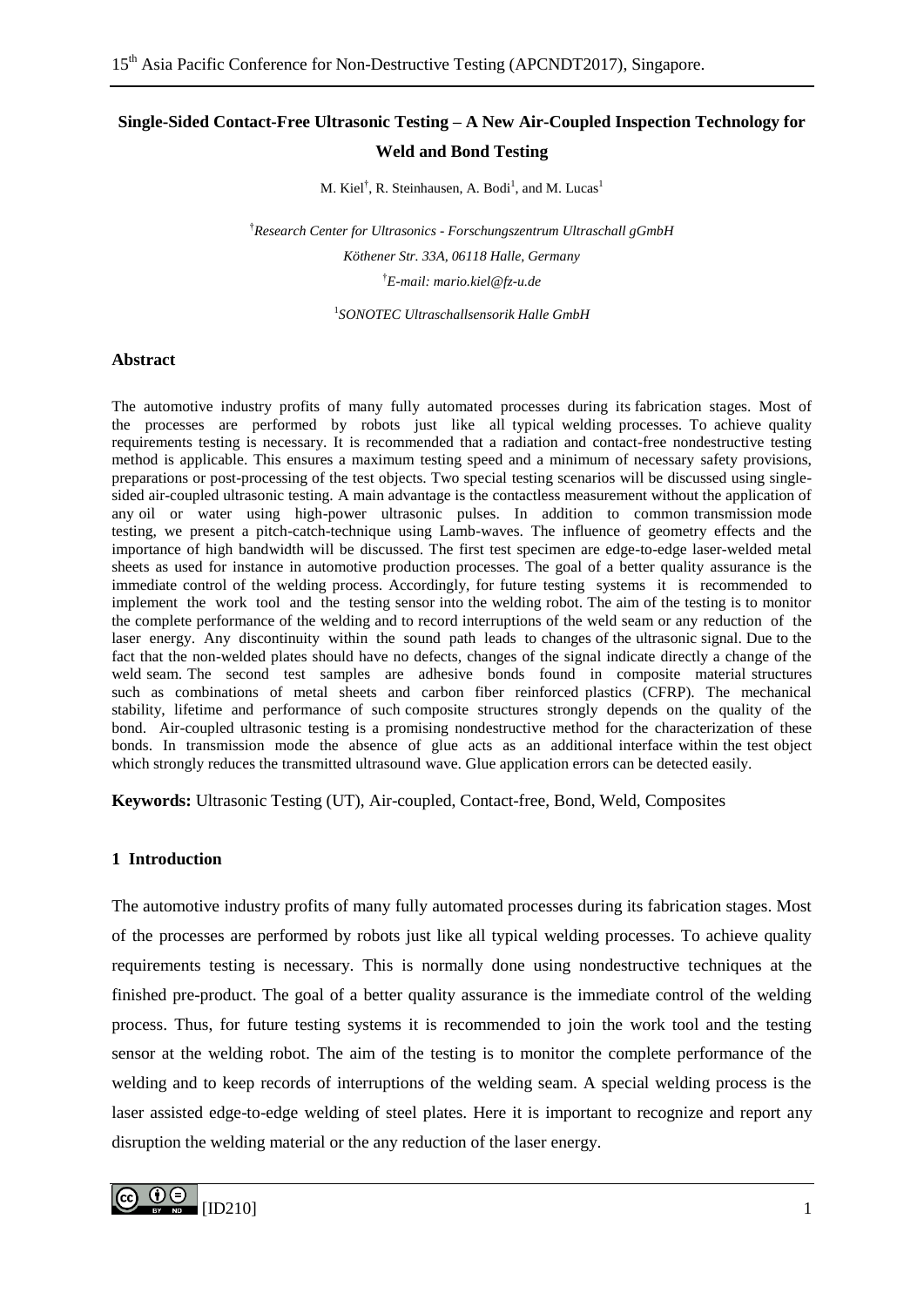With respect to an industrial application three aspects had to be fulfilled. The method should be nondestructive, should be contactless, should be single-sided applicable and should allow 100% testing. The first two points are intrinsically fulfilled in air-coupled ultrasonic testing. The ultrasonic waves are transmitted and received through the coupling medium air. This method is normally used in through transmission mode, i.e. the transmitting and receiving transducer is located at both sides of the sample. Due to the difference of the acoustic impedances between air and typical samples (plastics, metals, adhesion, composite materials etc.) most of the ultrasonic wave intensity is reflected at the interfaces and only a small fraction reaches the receiver. Therefore high power transducers for transmitting enough signal and highly sensitive receivers and amplifiers are necessary. Typical intensity losses through different samples are in the order of 60 – 90 dB.

The third point of the above mentioned technical requirements, i.e. the single-sided approach is not easy to realize with air-coupled ultrasonic testing. The fact that most of the signal is reflected at the surface of the sample prevents to detect any signal because it is totally hidden within the front surface echo. One possibility is to excite Lamb waves. This allows to separate the two signals in a practical way. Often an additional shielding is used to suppress the signal of the front echo.

In this paper we present a simple method for air-coupled ultrasonic testing of welding seams between thin steel plates. A single-sided approach has been realized in a well-known pitch-catch configuration. Due to the special geometry no additional shielding of the front echo is necessary.

# **2. Method**

The measurements of the present work were performed using the multichannel ultrasonic system SONOAIR of the company SONOTEC (Halle, Germany). The key component of the system is a 4 channel transmitter and a 4-channel receiver unit, respectively. The high-power digital amplifier provides an output with voltages up to 800 V in the frequency range of 50 kHz up to 3 MHz. The receiver unit is able to detect signals in the same frequency range with a gain between 0 dB and 120 dB using low-noise preamplifier and amplifier. An x-y-scanning system is available with different mounts for the ultrasonic transducers. Different drivers of controllers for positioning systems like scanners or robots are included in the software package. Ultrasonic transmitters and receivers are available in different frequencies between 50 kHz and 400 kHz. The measuring software allows the adaptive control of the measuring process such as scanning control, gate set-up, time delays for each transmitter and receiver channel and user defined filter for combining the signals. Moreover, an interface for more complex data processing is available.

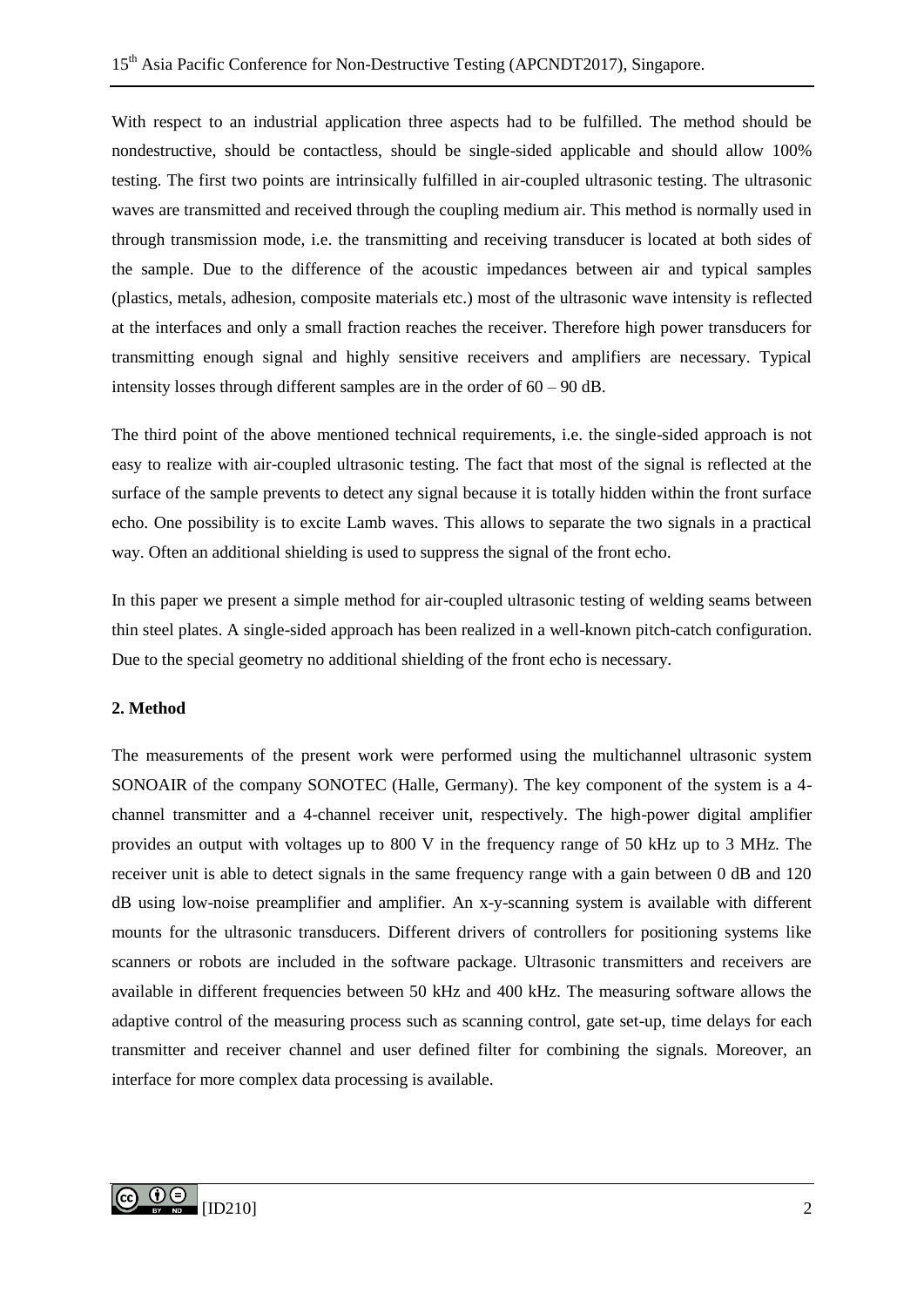

Figure 1: Working principal for single-sided air-coupled ultrasonic testing of lamb waves.

The basic principle of the testing method is shown Fig. 1. Above the sample the transmitter and receiver is placed with a certain angle  $\phi_t$  and  $\phi_r$  with respect to the surface normal. The transmitter emits an acoustic wave with a frequency of 200 kHz which is depicted as dotted lines. This regular air pressure wave hits the surface of the plate and induces an ultrasound wave in the plate. By adjusting the angle of incidence it is possible to tune the distance of the pressure oscillations to the corresponding wave length of the lamb wave in the sample (see Fig. 1). The now excited lamb wave propagates within the sample and leads to pressure oscillations at the interface as well. Therefore ultrasonic waves are reemitted again at the whole path length of the propagating lamb wave. As depicted in the cartoon the receiver detect these reemitted waves.

For the angle  $\phi$  the following relation applies:

$$
\sin \phi = \frac{\lambda_{air}}{\lambda_{plate}} = \frac{c_{air}}{c_{plate}} \tag{1}
$$

To determine the optimum angle of the transducers it is possible to measure the reemitted wave at different distances d<sub>air</sub> of both transducers. As the result one gets a B-scan of this measurement as shown in Fig. 2. The positive values of the ultrasonic signal are shown in red and the negative signals in blue color. With an increasing distance  $d_{air}$  the distance  $d_{plate}$  (see Fig. 1) increases as well. The signal leads to a pattern with a linear slope as depicted in Fig. 2(b). This slope corresponds to the inverse speed of the lamb wave. For the two different plates of 0.8 mm and 1.6 mm thickness velocities of 2100 m/s and 1600 m/s where found, respectively. This nicely fits to the expected behavior that the velocity of a lamb wave strongly depends on the material thickness [1]. Due to the decreasing of sound velocity with increasing thickness of plate a symmetric mode s0 is observed in this case. The asymmetric mode a0 is to slow and disappears in the much louder signal of the direct air wave. According to equation 1 the corresponding optimum angles of incident can be calculated to 9.3° and 12.3°, respectively.

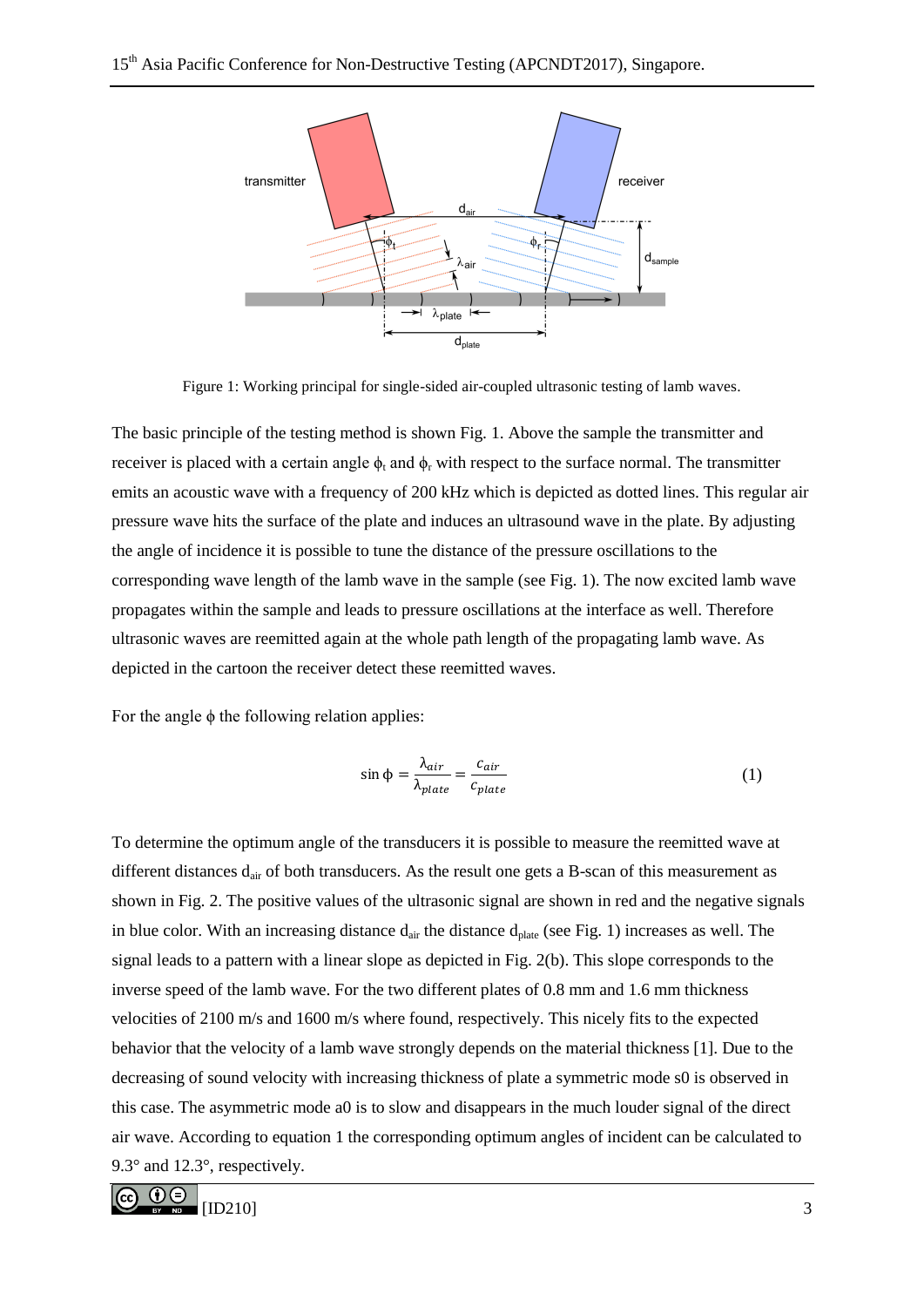

Figure 2: Determination of the sound velocity of the lamb wave within a 0.8 mm thin steel plate (a) and a detailed view (b).

Note that for this measurement it is not necessary to adjust the angle of incidence to the optimum value. Moreover this measurement helps to determine this angle in an easy way without any considering any other experimental boundary conditions for signal optimization. Contrary to a single mode excitation [2] the transmitter is placed within the near field length to the sample to excite even a multi-mode signal.

## **3. Results**

For the characterization of the welding seam the setup as shown in Fig. 3 was used. The ultrasonic transducers with a frequency of 200 kHz have a distance d<sub>air</sub> of approx. 45 mm to each other. To enable a totally contactless method no additional shielding was applied. It is expected to detect in general two main signals, i.e. the direct sound wave through air between the two transducers and the reemitted lamb wave signal.



Figure 3: Experimental setup for the welding seam inspection (a) and (b). Tape measure shows mm units.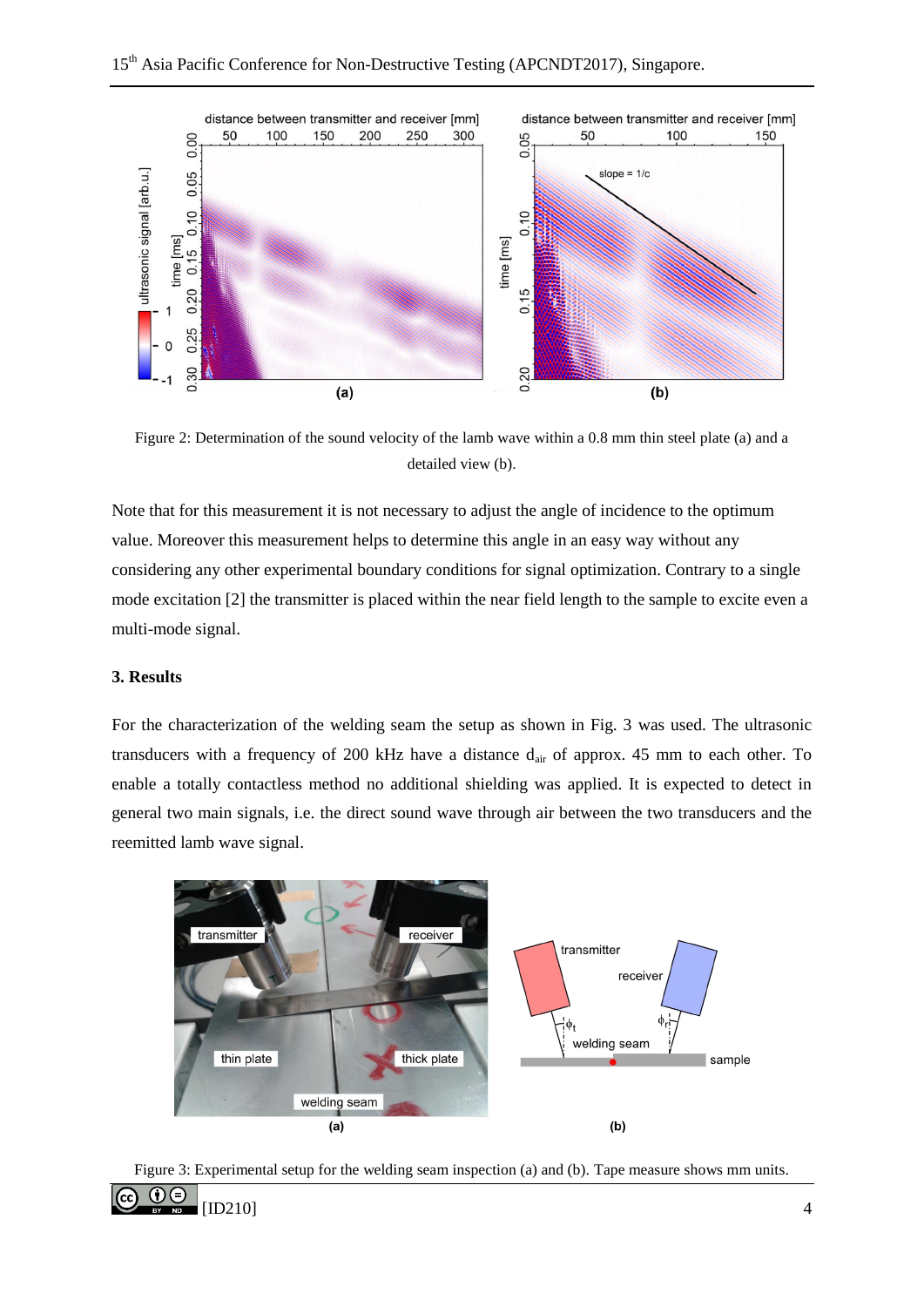To separate both from each other it is necessary to adjust the distances in a proper way. Therefore the times of flight of both signals have to be compared. According to Fig. 1 the following equations apply:

$$
t_{air} = \frac{d_{air}}{c_{air}} \tag{2}
$$

$$
t_{sample} = 2\frac{d_{sample}}{c_{air}} + \frac{d_{plate}}{c_{plate}}.
$$
\n(3)

To reach the separation the following condition has to be fulfilled:

$$
t_{air} > t_{sample} + t_{pulse} \tag{4}
$$

Note that the fulfillment of equation (4) requires an important experimental condition. As already visible in Fig. 3(a) the distance between the transducer and the sample  $(d_{sample})$  should be as small as possible to get the smallest time t<sub>sample</sub>. Therefore one normally has to adjust the sample within the nearfield length of the transducers. This normally leads to artifacts in traditional scanning methods but seems to be no problem in this special configuration from our point of view. One additional argument is the given geometry of the investigated samples. The only defect should occur within the welding seam. Therefore the direct shape of the ultrasonic wave at the entrance of the plate is less important because the path through the plates is always the same and no additional change of the ultrasonic signal is expected.

In Fig. 4(a) the results of the A-scans at the defect-free and defective region of the sample are shown. At larger times above 0.17 ms the signal through air is visible. Note that the latter one has a much higher intensity because no intensity losses at the sample-air interface occur and normally saturates at this level of signal amplification. At smaller time of flights between 0.08 and 0.15 ms the signal through the sample is recorded and nicely separated from the direct air signal. Comparing the signals at those different sample positions a change of the intensity is observed. The signal is smaller at defective regions. Additionally to the drop of the signal intensity a shift of the signal phase is observed as well as indicated by the dotted line. The whole measurement is shown as a B-scan in Fig. 4(b). Here an additional change of the intensity and phase behavior at time of flights around 0.15 ms becomes nicely visible. The lateral extension of both patterns (around 0.1 and 0.15 ms) is different and might help to characterize and distinguish between different defect types. However, the B-scan patterns observed in air-coupled ultrasonic testing using lamb waves are comparable with those found in traditional coupled TOFD analysis.

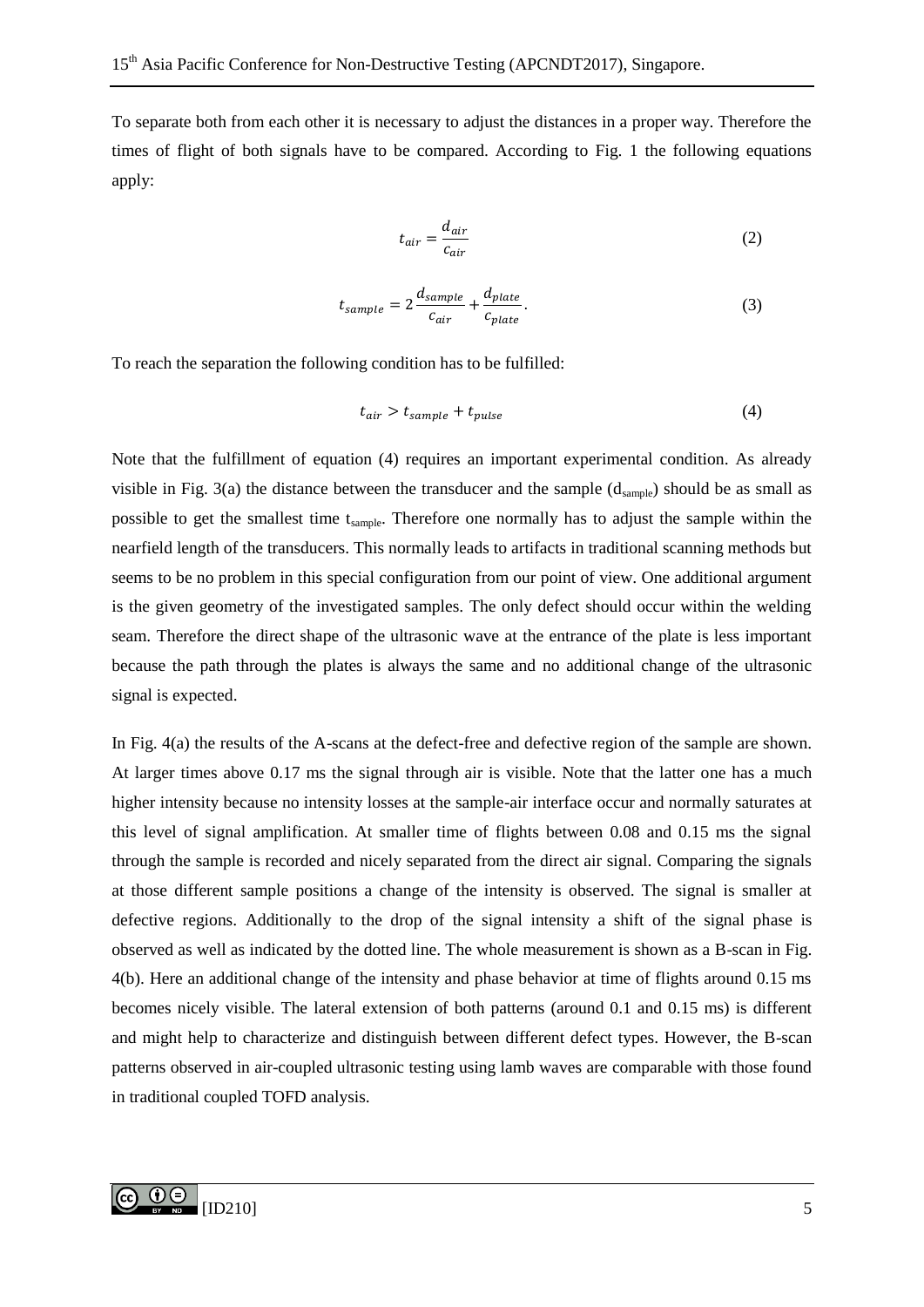

Figure 4: A-scans of defect-free and defective regions of the sample (a). B-scan the whole defective region (b).

For a closer analysis the data of Fig. 4(b) are analyzed in more detail. The results are shown in Fig. 5. The standard intensity analysis is shown on large scale of the position coordinate in Fig. 5(a) and in more detail around the defect in Fig. 5(b). Between 75 and 90 mm an intensity drop is observed. In the center of this feature a small increase of the intensity occurs. For a better comparison of the length scale the black bar indicates the distance of 10 mm which is equivalent to the present defect length. Before and after the defect additional intensity fluctuations are observed. However, those show an increase of the intensity and are most likely due to interference effects of the ultrasonic waves within the sample in the vicinity of the defect. In Fig. 5(c) and (d) the time of flight (ToF) data are shown on the same position scales. As already mentioned above the defect leads to a shift of the signal phase which leads to an increase of the time of flight. Again the black bar indicates the defect length.

Comparing those two analysis methods different conclusions are possible. At first the signal to noise ratio is better for the intensity method. But the results of the ToF measurements are far away from any noise limitations. For an easy characterization of the defect length the ToF is more reliable. The signal change occurs only within the defective region. Note that the small change of the ToF at positions larger than 100 mm is due to the geometry of the sample which is not perfectly flat which changes the distance between the transducer and the sample. However, the additional fluctuations of the intensity data may contain additional information of the defective region and might be used to perform further characterizations of the seam or its defects.

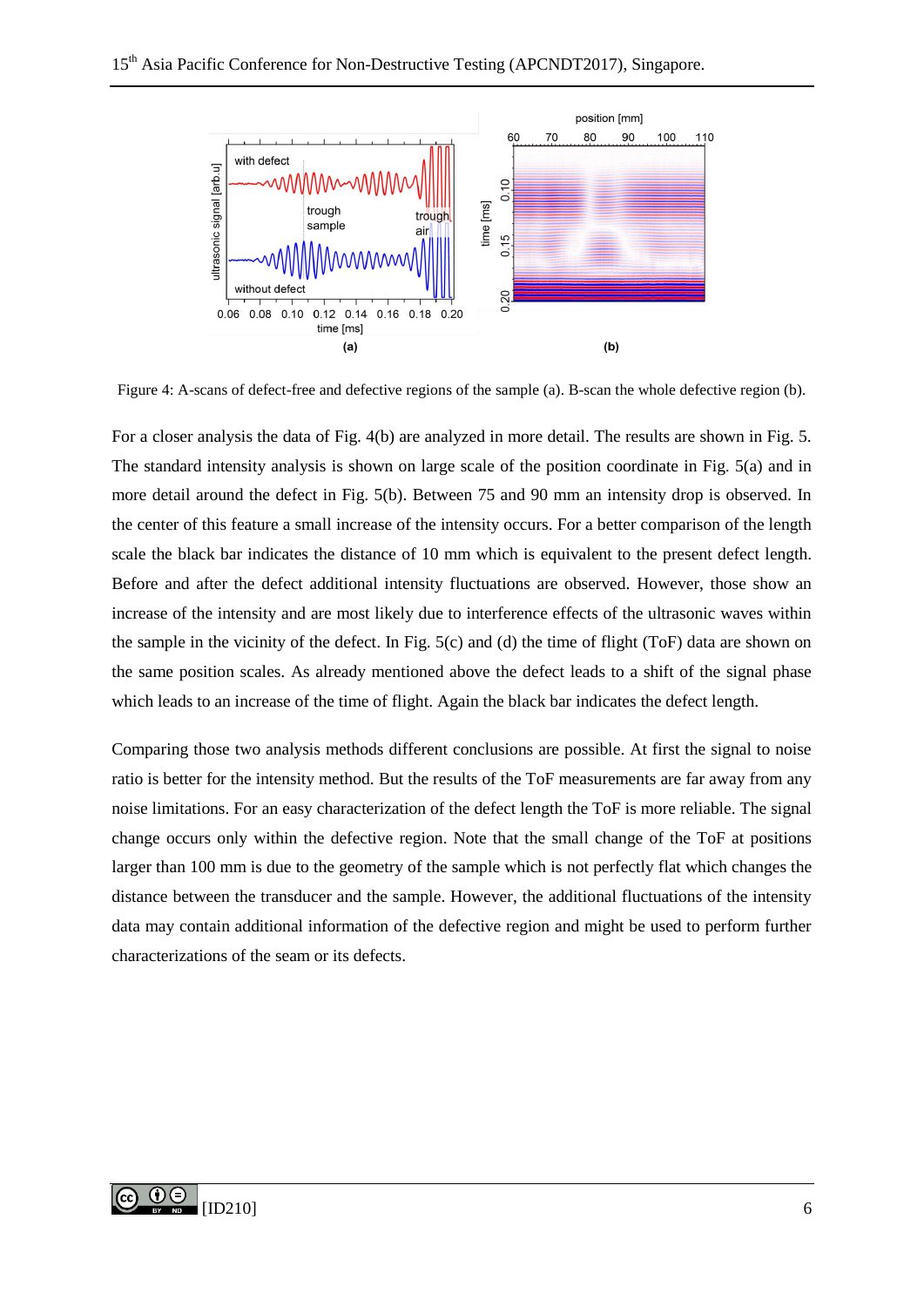

Figure 5: Intensity (a and b) and time of flight analysis (c and d) of the data of Fig. 4(b).

To check the influence of the setup to the signal different arrangements were tested as shown in Fig. 6(a-c). The distance between both transducers are fixed due to the requirement of equation (4). Only the relative position of the welding seam was changed. In configuration (a) the seam is close to the receiver, (b) in the middle of both and in (c) the seam is close to the transmitter. The results of the intensity and ToF analysis are summarized in Fig. 6(d) and (e), respectively. The obtained curves do not show any influence to the exact position of the welding seam. Only the ToF signatures for the asymmetric configurations (blue and green curves) are slightly narrower but in both cases in a similar way.



Figure 5: Intensity (d) and time of flight analysis  $\epsilon$  using different setups (a-c).